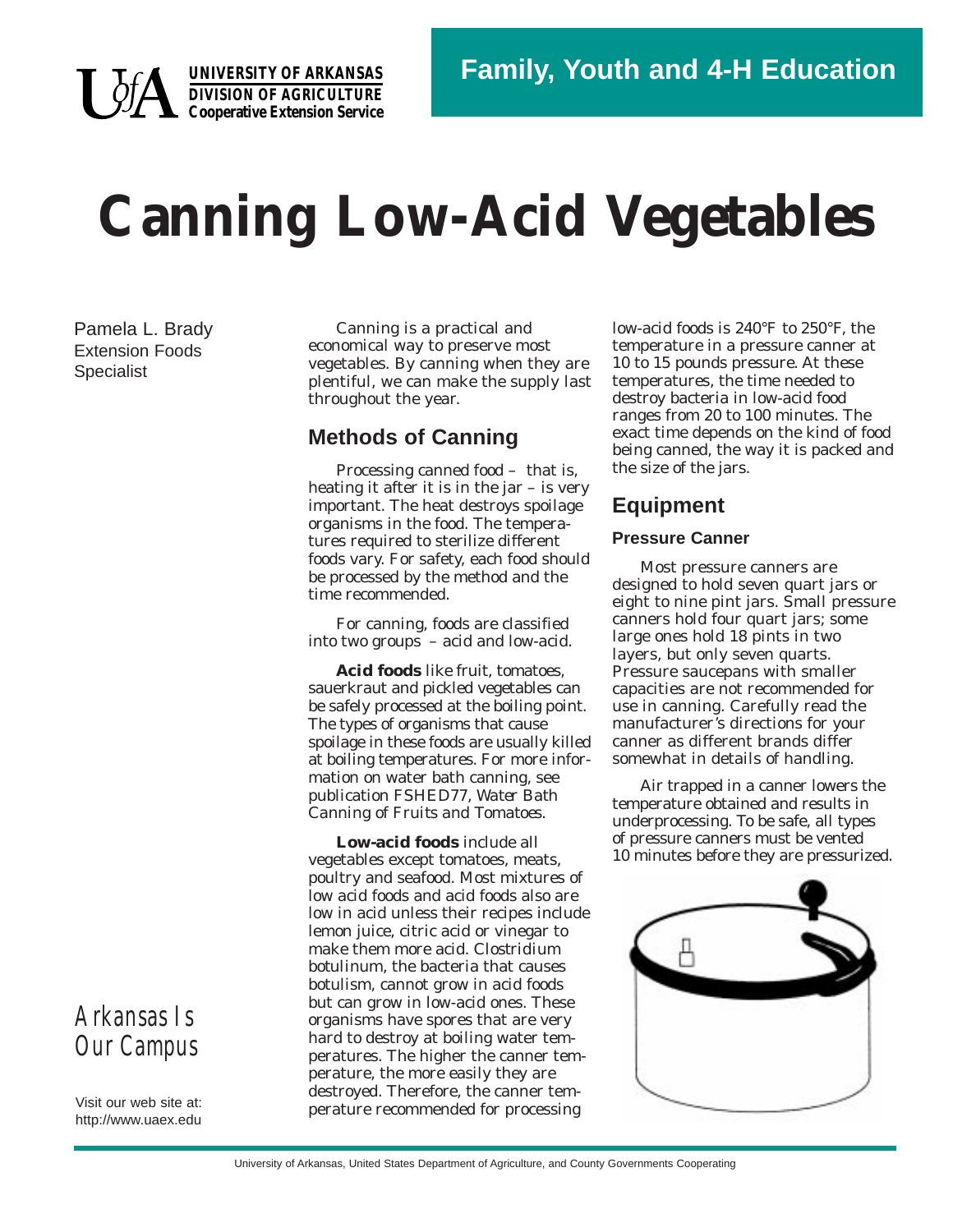To vent a canner, leave the vent port uncovered on newer models or manually open petcocks on some older models. Heating the filled canner with its lid locked into place boils water and generates steam that escapes through the petcock or vent port. When steam first begins to escape, set a timer for 10 minutes. After venting 10 minutes, close the petcock or place the counterweight or weighted gauge over the vent port to cause pressure to build up in the canner.

Weighted-gauge models exhaust tiny amounts of air and steam each time their gauge rocks or jiggles during processing. They control pressure precisely and need neither watching during processing nor checking for accuracy. The sound of the weight rocking or jiggling indicates that the canner is maintaining the recommended pressure and needs no further attention until the load has processed for the set time.

Check dial gauges for accuracy before use each year, and replace if they read high by more than 1 pound of pressure. Low readings cause overprocessing and may indicate that the accuracy of the gauge is unpredictable. Gauges may be checked at most county Cooperative Extension offices.

Handle canner lid gaskets carefully, and clean them according to the manufacturer's directions. Nicked or dried gaskets will allow stem leaks during pressure operation of the canner. Keep gaskets clean between uses. Gaskets of older canner models may need to be lightly coated with vegetable oil once per year. Newer models are prelubricated and do not benefit from oiling. Check your canner's instructions if there is doubt that the gasket on the particular canner lid you use has been prelubricated.

Lid safety fuses are thin metal inserts or rubber plugs designed to relieve excessive pressure from the canner. Do not pick at or scratch fuses while cleaning lids. Use only canners that have the Underwriter's Laboratory (UL) approval to ensure their safety.

#### **Glass Jars and Closures**

**Only standard glass canning jars** should be used for home canning. With careful handling you can use these jars for several years. Jars are made in different shapes and sizes and are tempered (strengthened) for heat and cold. You can usually find jars in the following sizes: half-pint, pint, pint and one-half, and quart.

The size of the jar you choose should be determined by the vegetable being canned and the needs of the family. Examine the sealing edge of the jars to see that there are no nicks, cracks or sharp edges that would prevent a seal. Discard any jars showing these imperfections because they will not seal.

Since pressure processing is recommended for all vegetables, sterilizing jars is not necessary. They will be sterilized at the time the food is processed.

Self-sealing lids consisting of a flat metal lid held in place by a screw band are recommended. Buy only the quantity of lids that will be used in a year. Although gaskets in unused lids work well for at least five years after manufacture, older gasket compound may fail to form a seal.

**Carefully follow the manufacturer's directions in preparing lids for use.** Examine all lids carefully. Do not use old, dented or deformed lids or lids with gaps or other defects in the sealing gasket.

To close jars, wipe the jar rim clean. Put on lid, gasket side down. Fit the metal screw band over the flat lid. Follow the manufacturer's instructions for tightening the bands properly.

Do not retighten lids after processing jars. Retightening can cause the lids to twist, breaking the seal.

When the jars are cool (12 to 24 hours after processing), check the seals. If the lid is depressed or concave and will not move when pressed, it is sealed.

Screw bands are not needed on stored jars. They can be easily removed after the jars are cooled. Screw bands can be used many times if removed, washed, dried and stored in a dry place. Bands may become difficult to remove, often rust, and may not work properly again when left on stored jars.

#### **Useful Small Equipment**

In addition to a pressure canner, jars and closures (lids), there are a number of small utensils which will help you speed up the canning operation. Small vegetable brushes, large pans or colanders (for holding/washing food) and wide-mouth funnels to fill the jars are a convenience. Long-handled forks and spatulas can be used to lift and pack the fruit. Air bubbles that develop in the packed food can be worked out using a slender spatula or plastic knife. You will also need a jar lifter to lift hot jars in and out of the canner.

### **Canning Vegetables**

Select only fresh, young, tender vegetables of a variety suitable for canning. Gather or purchase only as much as can be handled in two to three hours. Work quickly throughout the preparation and canning. If food is allowed to stand, quality is lowered and spoilage is more likely to occur.

Sort the vegetables for size and maturity. Wash in cool, running water or lift in and out of several changes of water. Avoid soaking. Trim blemishes and peel, if desired.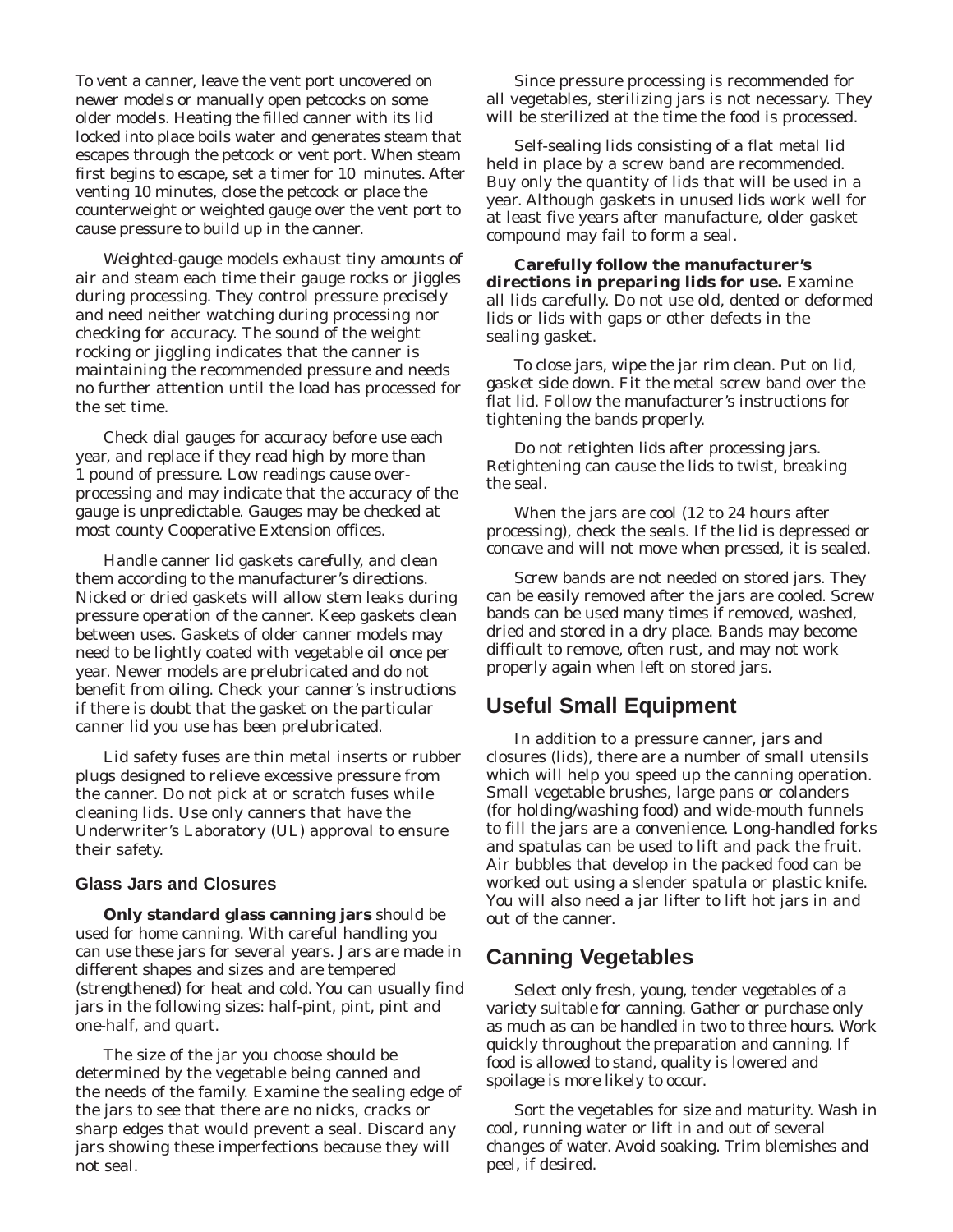#### **Packing Jars**

Correct packing allows heat penetration to be uniform and helps food retain better texture. Too much solid in the jar will reduce the amount of liquid and retard heating to the center of the jar. The manner of packing will vary with the nature of the food. Corn, peas and lima beans should be packed loosely because they expand during processing. For other vegetables, make a firm but not tight pack.

Food may be packed into jars while it is hot or cold. Regardless of how the food is packed, any air bubbles must be removed. This can be done by inserting a flat plastic spatula between the food and the jar and slowly turning the jar as the spatula is

moved up and down. This allows air bubbles to escape. Do not use a metal spatula or knife. Metal may nick the jars and lead to breakage.

#### **How to Hot Pack**

- 1. Wash, prepare and cover vegetables with boiling water. Boil for the time listed in directions.
- 2. Precook only enough vegetables to fill the number of jars which can be processed at one time.
- 3. Pack hot vegetables into clean jars to within 1 inch of top of jar (1 1/4 inches for starchy vegetables). Add salt, if desired.\*
- 4. Add the hot liquid in which you precooked the vegetable. It contains some of the water-soluble vitamins and minerals which dissolved out of the food. If it is dark, gritty or strong flavored or there isn't enough cooking liquid, use boiling water. Fill to within 1 inch of the top of the jar (1 1/4 inches for starchy vegetables).
- 5. Run a narrow spatula between food and jar to remove air bubbles. Clean top of the jar with a clean damp cloth. Seal.
- 6. Process in a pressure canner at 10 to 11 pounds pressure (240°F) for recommended time.

#### **How to Raw (Cold) Pack**

- 1. Wash, sort and prepare vegetables.
- 2. Cut into appropriately sized pieces.
- 3. Pack raw vegetables into clean jars as directed in instructions for that vegetable. Leave 1 inch at top of jar.
- 4. Add salt, if desired.\*
- 5. Fill with boiling water to 1 inch from top.
- 6. Run narrow spatula between food and jar to remove air bubbles. Add more liquid if needed to cover food. Wipe threads and sealing edge of jar. Seal.
- 7. Process in pressure canner at 10 to 11 pounds pressure (240°F) for recommended time.

\*Salt is added to home-canned vegetables strictly for flavor. It can be omitted in any recipe. If salt is used, add 1/2 teaspoon to each pint jar and 1 teaspoon to each quart.

# **Processing in a Pressure Canner**

Follow these steps for successful pressure canning:

- 1. Put 2 to 3 inches of hot water in the canner. Place filled jars on the rack, using a jar lifter. Fasten canner lid securely.
- 2. Leave weight off vent port or open petcock. Heat at the highest setting until steam flows from the petcock or vent port.
- 3. Maintain high heat setting, exhaust steam 10 minutes and then place weight on vent port or close petcock. The canner will pressurize during the next 3 to 5 minutes.
- 4. Start timing the process when the pressure reading on the dial gauge indicates that the recommended pressure has been reached, or when the weighted gauge begins to jiggle or rock.
- 5. Regulate heat under the canner to maintain a steady pressure at or slightly above the correct gauge pressure. Quick and large pressure variations during processing may cause unnecessary liquid losses from jars. Weighted gauges should rock at a fairly uniform rate throughout the process.
- 6. When the timed process is completed, turn off the heat, remove the canner from heat if possible and let the canner depressurize. **Do not force-cool the canner.** If you cool it with cold running water in a sink or open the vent port before the canner depressurizes by itself, liquid will spurt from jars, causing low liquid levels and jar seal failures. Force-cooling may also warp the canner lid of older model canners, causing steam leaks. Depressurization of older models should be timed. Standard-size, heavy walled canners require about 30 minutes when loaded with pints and 45 minutes with quarts. Newer thin-walled canners cool more rapidly and are equipped with vent locks. These canners are depressurized when their vent lock piston drops to a normal position.

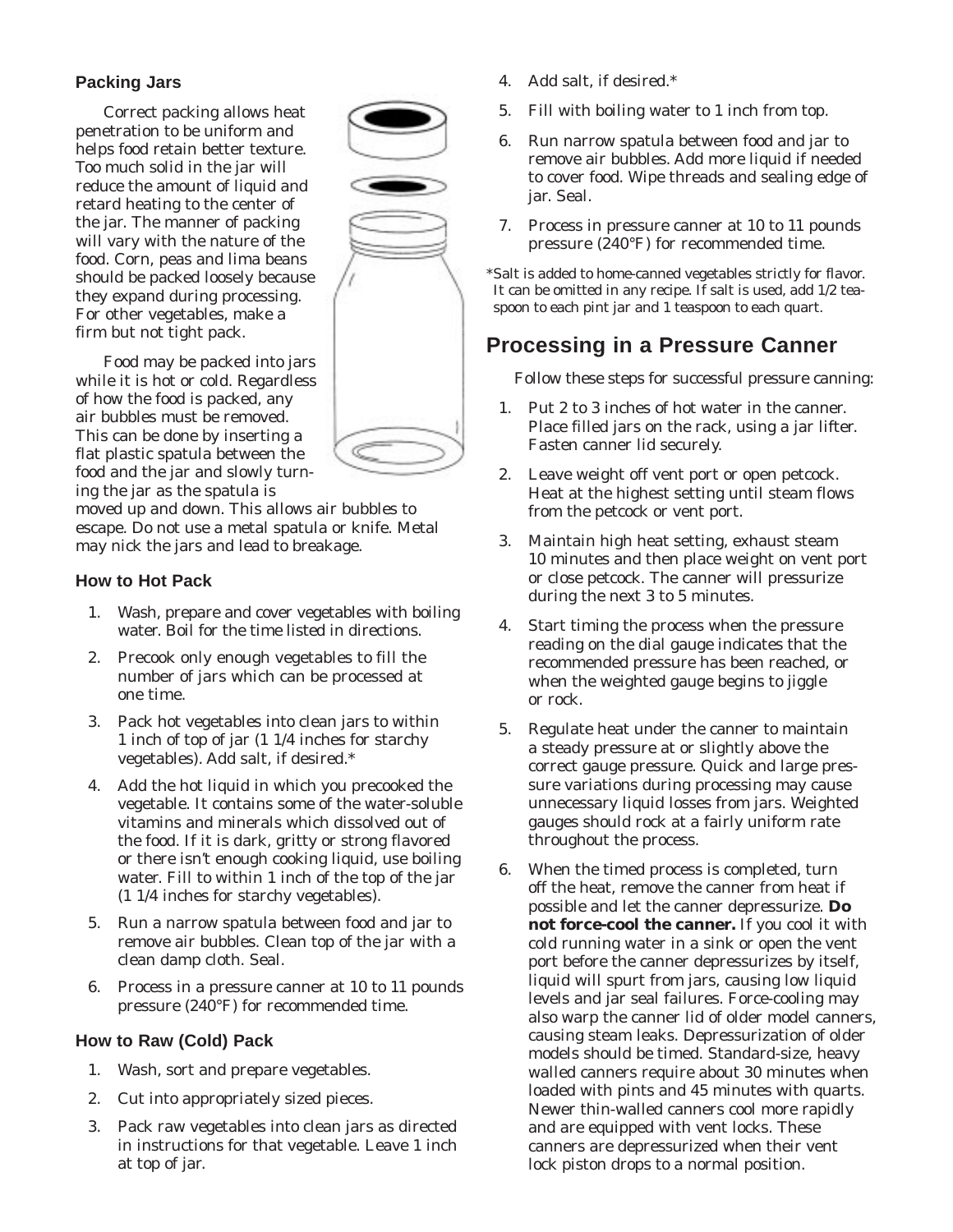- 7. When pressure has returned to normal, remove vent weight or open petcock. After the vent port or petcock has been open for 2 minutes, unfasten the lid and remove it carefully. Lift the lid away from you so that the steam does not burn your face.
- 8. Remove jars with a lifter, and place on towel or cooling rack.
- 9. Cool the jars at room temperature for 12 to 24 hours. **Do not** retighten loose lid screw bands.
- 10. After cooling jars for 12 to 24 hours, remove the screw bands and test seals in one of the following ways:
	- a. Press the middle of the lid with a finger or thumb. If the lid springs up when you release your finger, the lid is unsealed.
	- b. Tap the lid with the bottom of a teaspoon. If it makes a dull sound, the lid is not sealed. If food is in contact with the underside of the lid, it will also cause a dull sound. If the jar is sealed correctly, it will make a ringing, high-pitched sound.
	- c. Hold the jar at eye level and look across the lid. The lid should be concave (curved down slightly in the center). If center of the lid is either flat or bulging, it may not be sealed.

## **Reprocessing Unsealed Jars**

If a lid fails to seal on a jar, remove the lid and check the jar-sealing surface for tiny nicks. If necessary, change the jar. Using a new properly prepared lid, reprocess within 24 hours of first processing procedure using the same processing time. As an alternative to reprocessing, headspace in unsealed jars may be adjusted to 1 1/2 inches and jars of food could be frozen. Foods in single unsealed jars could be stored in the refrigerator and consumed within several days.

## **Storing Canned Foods**

If lids are tightly vacuum sealed on cooled jar, wash the lid and jar to remove food residue; then rinse and dry jars. Label and date the jars and store them in a clean, cool, dark, dry place. Do not store jars above 95°F or near hot pipes, a range, a furnace, in an uninsulated attic or in direct sunlight. Under these conditions, food will lose quality in a few weeks or months and may spoil. Dampness may corrode metal lids, break seals and allow recontamination and spoilage.

## **Using Canned Vegetables**

All low-acid foods canned according to approved recommendations may be eaten without boiling them when you are sure of all the following:

- Food was processed in a pressure canner.
- Gauge of the pressure canner was accurate.
- Up-to-date researched process times and pressures were used for the size of jar, style of pack and kind of food being canned.
- The process time and pressure recommended for sterilizing the food was followed.
- Jar lid is firmly sealed and concave.
- Nothing has leaked from jar.
- No liquid spurts out when jar is opened.
- No unnatural or "off" odors can be detected.

If there is a reason to question the gauge accuracy, process time or pressure for a product, the product should be boiled for 10 minutes prior to tasting.

If you are unsure about the last four items in the list above, this may be a sign of possible spoilage. **Do not taste the food.** All suspect containers of spoiled low-acid foods should be treated as having produced botulinum toxin, a deadly poison, and handled carefully in one of two ways:

- If the suspect jars are still sealed, place them in a heavy garbage bag. Close and place the bag in a regular trash container or bury it in a nearby landfill.
- If the suspect jars are unsealed, open or leaking, they should be detoxified before disposal.

**Detoxification process:** Carefully place the suspect containers and lids on their sides in an 8-quart volume or larger stock pot, pan or boilingwater canner. Wash your hands thoroughly. Carefully add water to the pot. The water should completely cover the containers with a minimum of a 1-inch level above the containers. Avoid splashing the water. Place a lid on the pot and heat the water to boiling. Boil 30 minutes to ensure detoxifying the food and all container components. Cool and discard the jars, their lids and food in the trash or bury in soil.

Thoroughly scrub all counters, containers and equipment including can opener, clothing and hands that may have contacted the food or containers. Discard any sponges or wash cloths that may have been used in the cleanup. Place them in a plastic bag and discard in the trash.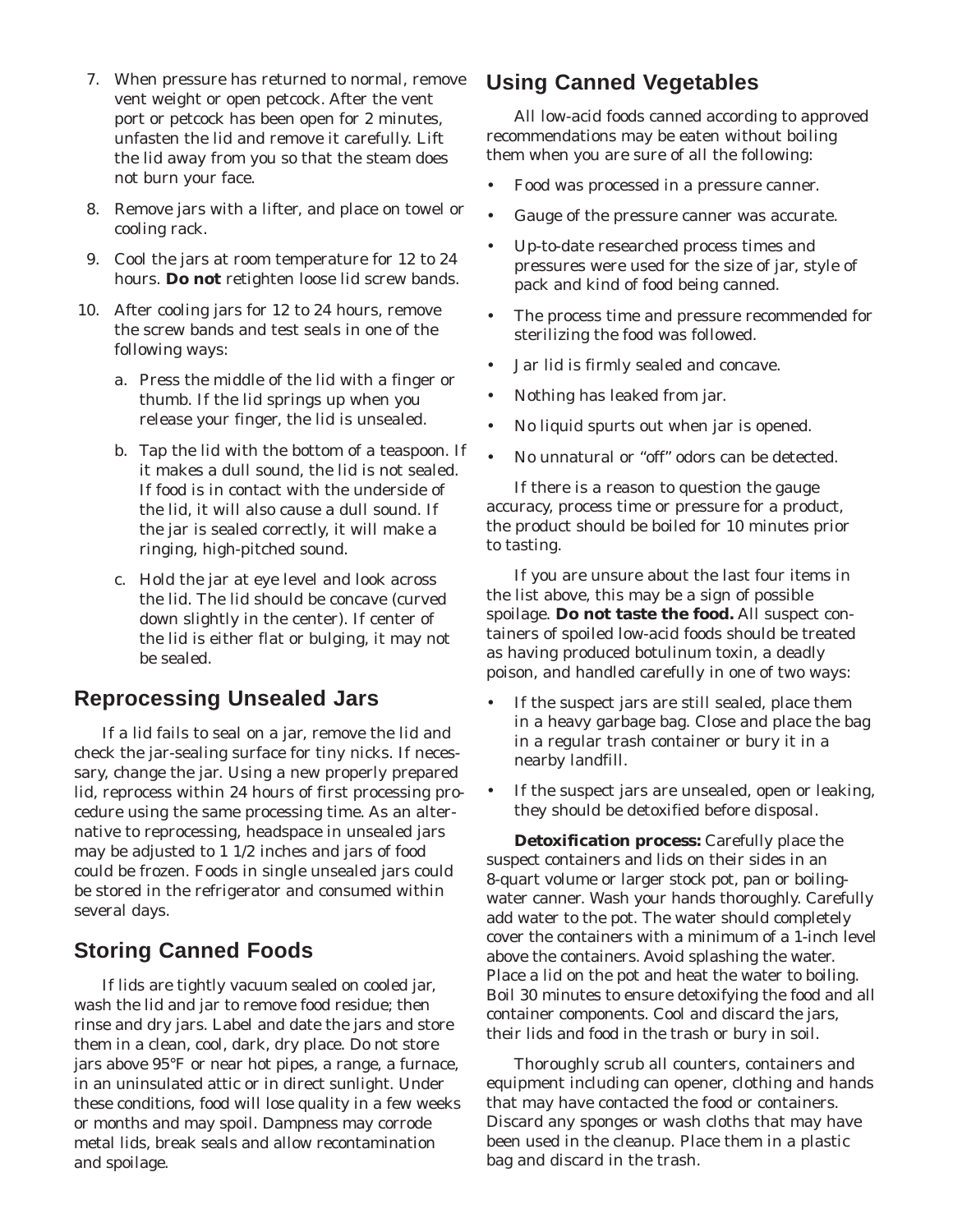# **Canning Timetable for Low-Acid Vegetables**

- 1. Use a pressure canner for processing all vegetables except tomatoes and pickled vegetables.
- 2. Operate weighted gauge canners at 10 pounds pressure; dial gauge canners at 11 pounds.
- 3. Salt listed in the procedure is for flavor and may be omitted if you prefer. If salt is used, recommended amount is 1/2 teaspoon per pint or 1 teaspoon per quart.

|                                                                                                                                                                                                                                                                                                                                                                               | <b>Min. to Process</b><br>(See note 2 above) |        |
|-------------------------------------------------------------------------------------------------------------------------------------------------------------------------------------------------------------------------------------------------------------------------------------------------------------------------------------------------------------------------------|----------------------------------------------|--------|
| <b>Vegetables</b><br><b>Method of Preparation</b>                                                                                                                                                                                                                                                                                                                             | <b>Pints</b>                                 | Quarts |
|                                                                                                                                                                                                                                                                                                                                                                               | (Glass Jars)                                 |        |
| <b>BEANS (Fresh Lima)</b> – Shell, wash. Hot Pack – Cover with boiling water, bring to a boil. Loosely<br>pack hot into jars. Add salt. Pack to within 1 inch of top. Cover with boiling water. Adjust lids.<br>Process.                                                                                                                                                      | 40                                           | 50     |
| Raw Pack - Pack raw beans into clean jars. For small beans, fill to 1 inch of top for pints and<br>1 1/2 inches for quarts. For large beans, fill to 1 inch of top for pints and 1 1/4 inches for quarts.<br>Do not press or shake down. Add salt. Fill to top of beans with boiling water. Adjust lids.<br>Process.                                                          | 40                                           | 50     |
| BEANS (Snap) - Wash, cut or break into 1 inch lengths. Hot Pack - Cover with boiling water. Boil<br>5 minutes. Loosely pack hot to 1 inch of top. Add salt. Cover with hot cooking liquid. Adjust lids.<br>Process.                                                                                                                                                           | 20                                           | 25     |
| Raw Pack - Pack beans tightly to 1 inch of top, add salt. Cover with boiling water, leaving<br>1 inch space in top of jar. Adjust lids. Process.                                                                                                                                                                                                                              | 20                                           | 25     |
| BEETS - Cut off tops. Leave 1 inch of stem and the root. Wash, cover with boiling water. Boil 15 to<br>25 minutes until skin slips. Skin and trim. Can baby beets whole. Cut large beets into uniform<br>pieces. Pack hot to within 1 inch of top. Add salt. Cover with clean boiling water. Adjust lids.<br>Process.                                                         | 30                                           | 35     |
| <b>CARROTS</b> - Wash and scrape carrots. Slice or dice. Hot Pack - Cover with boiling water and<br>bring to a boil. Simmer 5 minutes. Pack hot to 1 inch of top. Add salt. Cover with boiling hot<br>cooking liquid, leaving 1 inch space at top. Seal and process.                                                                                                          | 25                                           | 30     |
| Cold Pack - Pack raw carrots tightly into clean jars to 1 inch of top. Add salt. Fill jars to 1 inch<br>of top with boiling water. Seal and process.                                                                                                                                                                                                                          | 25                                           | 30     |
| CORN (Cream Style) - Can in pints only. Husk, remove silks and wash ears. Blanch ears 4 minutes<br>in boiling water. Cut corn from cob at about the center of the kernel. Scrape cob. Hot Pack - To<br>each quart of corn add 2 cups of boiling water. Heat to boiling. Pack hot corn to 1 inch of top. Add<br>salt. Adjust lids. Process.                                    | 85                                           |        |
| CORN (Whole Kernel) - Husk, remove silks and wash ears. Blanch 3 minutes in boiling water. Cut<br>corn from cob at about three-fourths the depth of kernel. Hot Pack - To each quart of kernels,<br>add 1 cup hot water. Heat to boiling and simmer 5 minutes. Add salt. Fill jars with hot corn and<br>cooking liquid leaving 1 inch at top. Adjust lids. Process.           | 55                                           | 85     |
| Raw Pack - Fill jars with raw kernels, leaving 1 inch at top. Do not shake or press down. Add<br>salt. Add fresh boiling water to 1 inch of top. Adjust lids. Process.                                                                                                                                                                                                        | 55                                           | 85     |
| OKRA - Wash and trim. Leave whole or cut into 1 inch pieces. Cover with boiling water and boil for<br>2 minutes. Pack hot to 1 inch of top. Cover with boiling cooking liquid. Add salt. Adjust lids.<br>Process.                                                                                                                                                             | 25                                           | 40     |
| PEAS (Dried) - Select mature, dry seeds. Place in pot. Cover with water. Soak 12 to 18 hours in a<br>cool place. (Or to hydrate quickly, cover with boiling water. Boil 2 minutes, remove from heat and<br>soak 1 hour.) Drain. Regardless of soaking method, cover beans with fresh water. Boil 30 min-<br>utes. Add salt. Fill jars to 1 inch of top. Adjust lids. Process. | 75                                           | 90     |
| PEAS (Green) - Shell, wash. Hot Pack - Cover with boiling water, bring to a boil. Boil 2 minutes.<br>Pack hot to 1 inch of top. Cover with cooking liquid. Seal. Process.                                                                                                                                                                                                     | 40                                           | 40     |
| Raw Pack - Pack raw peas to 1 inch of top. Do not press or shake down. Cover with boiling<br>water, leaving 1 inch space at top of jar. Seal. Process.                                                                                                                                                                                                                        | 40                                           | 40     |